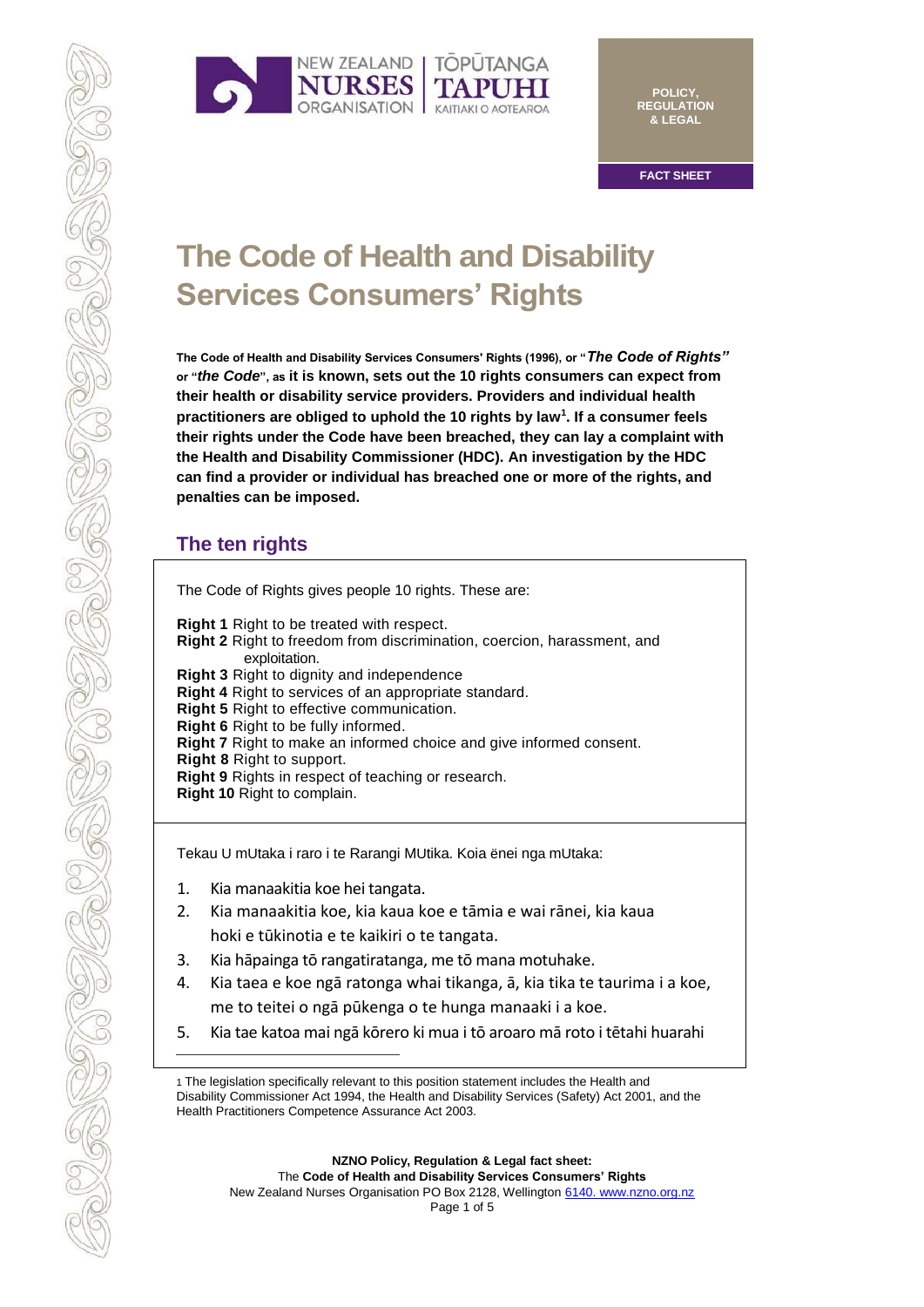whakamōhio ngãwari kit e whakarongo, kia tino taea ai tō kōrerorero tahi ki te kaiwhakahaere o taua ratonga.

- 6. Kia tino tae ake ngã kōrero whai pãnga ki mua i a koe mō tō hauora me tō hauatanga; te ãhua o te ratonga e horahia ana, ngã ingoa me ngã tūranga o ngã kaimahi, me ngã kōrero katoa mō ngã whakamãutautau me ngã whakahaere e tika ana mōu, me ngã hua o aua whakamãtautau ina puta ake ana. I Aotearoa nei, e whakamanawatia ana ngã tãngata kia patapatai, kia inoi hoki ki ētahi atu kōrero kia mōhio ai rãtou he aha te aha
- 7. Kia riro mãu anō e whakatau ngã tikanga tiaki i a koe, kia huri hoki koe i tō whakatau, kia haere ki huarahi kē.
- 8. Kia noho mai he kaitautoko i tō taha i te nuinga o te wã.
- 9. Kia pã tonu ēnei mōtika katoa, kit e inoia koe kia uru ki tētaki rangahautanga, ki tētahi wãhanga whakangungu kaimahi rãnei.
- 10. Kia ãhei koe te whakatakoto whakapae, ã, kia ãta tirohia hoki tō whakapae.

Full detail about each right is outlined on the Health and Disability Commissioner website: [www.hdc.org.nz.](http://www.hdc.org.nz/)

## **Who does the Code apply to?**

The Code applies to all health and disability service providers in both the public and private sector. It applies to both regulated and unregulated health care workers, eg, nurses, midwives, doctors, physiotherapists, and health care assistants. It also covers providers, such as hospitals, hospices, medical centres, rest homes, homes for the disabled, community services, and alcohol and drug rehabilitation centres. These rights are also embedded in the Health and Disability Services Standards which are mandatory for hospital and residential services (NZS 8134:2008).

Health services include health treatment, procedures and examinations, health teaching and research, health promotion, nursing and midwifery services, rehabilitation services, diagnostic services, psychotherapy, counselling, contraception, fertility and sterilisation services.

Disability services include goods, services and facilities which provide care or support to people with disabilities.

**The Code covers everything you do as a health professional, from how you communicate with a patient and/or client, to the standard of your clinical work.**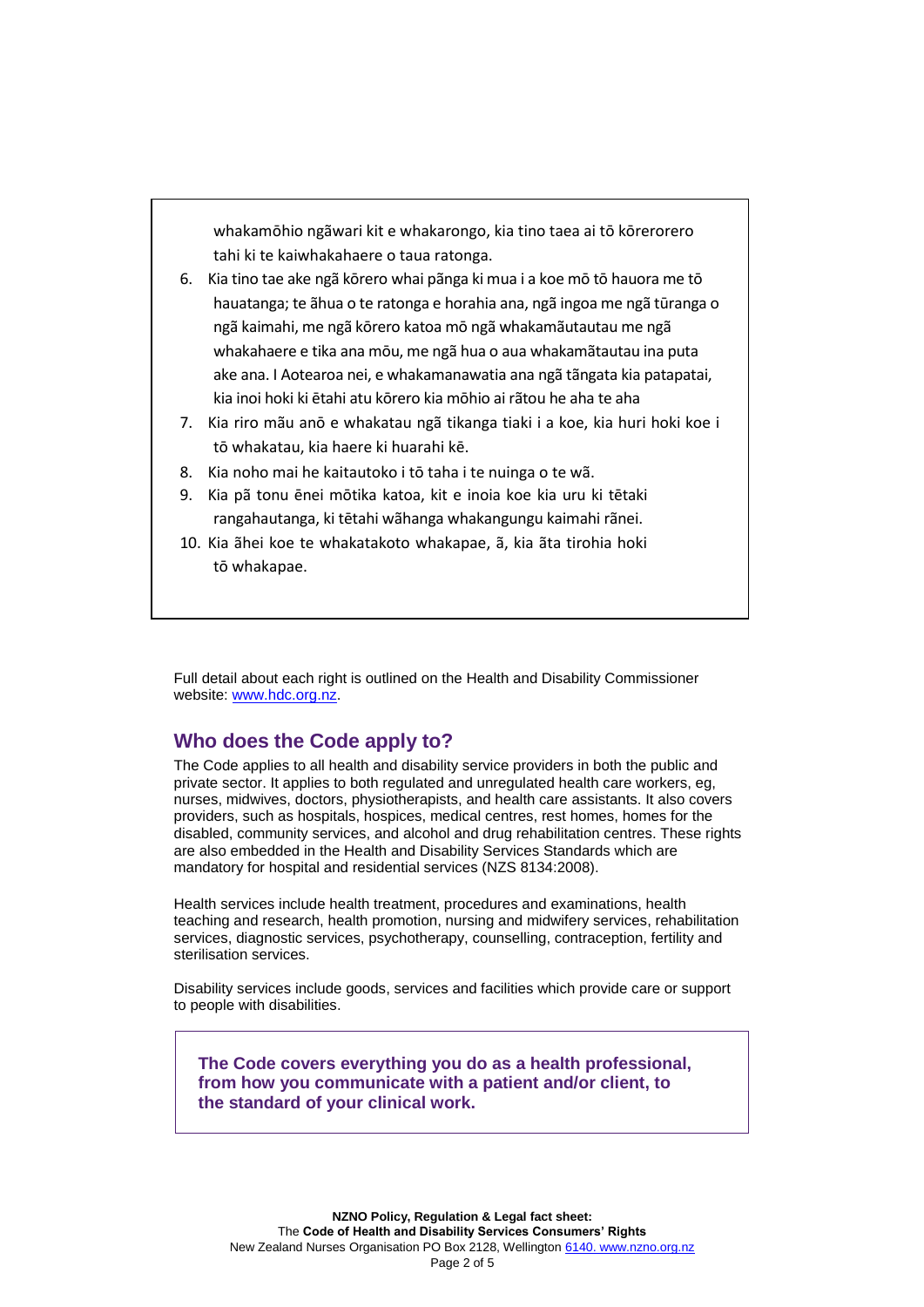**Note:** Any complaint made to a health regulating authority under the Health Practitioners Competence Assurance Act (2003) must be referred to the Commissioner.

## **How might I be involved in an investigation?**

You may be involved if a complaint is against you as the person who directly provided the care.

You may also be involved as a witness, if there is an investigation into the actions of one of your colleagues, or an investigation of the services provided by your organisation to a consumer or group of consumers. Examples of cases can be found on the HDC website [\(www.hdc.org.nz\)](http://www.hdc.org.nz/).

### **Investigations**

Patients/consumers or their family members/whānau may complain directly to the Commissioner or may enlist the support of an advocate. The HDC funds an independent advocacy service to assist people who have questions about, or are unhappy with the service they have received [\(http://advocacy.hdc.org.nz/\).](http://advocacy.hdc.org.nz/)) In many instances, complaints to the HDC will be referred for follow up by the advocacy service, which will then provide a report of the outcome to the HDC. If the HDC is satisfied with the investigation process and the result for the complainant, then often the investigation does not progress to a full investigation by the HDC.

**Note:** The HDC does not need a complaint about a provider to undertake an investigation. They have the authority to investigate the quality of any health and disability service which gives rise for concern.

Most of the complaints New Zealand Nurses Organisation (NZNO) members are involved in are in relation to **Right four**: the right to services of an appropriate standard; and **Right five**: the right to effective communication. The Nursing and Midwifery Councils of New Zealand are required under the Health Practitioners Competence Assurance Act 2003 to specify the scope of practice and qualifications necessary to become registered or enrolled under the Act, and set ongoing competence requirements. There are specific competencies related to standards of care and communication. As a regulated health professional you are obliged to meet these competencies and can be found in breach of the Code of Rights if you do not.

## **What can the Commissioner do?**

The Health and Disability Commissioner has broad powers and has a number of options available if an investigation finds a breach of the code has occurred. These include:

- > refer any registered health professional to their regulating authority eg, registered and enrolled nurses may be referred to the Nursing Council; registered midwives to the Midwifery Council.
- > report their opinion, with reasons, to any health care provider or disability services provider whose action was the subject of the investigations and make any recommendations they see fit;
- > report the Commissioner's opinion of any breach of the Code that has been identified, with reasons, together with any recommendations the Commissioner thinks fit, to all or any of the following:
	- any authority or professional body;
	- the Accident Compensation Corporation (ACC);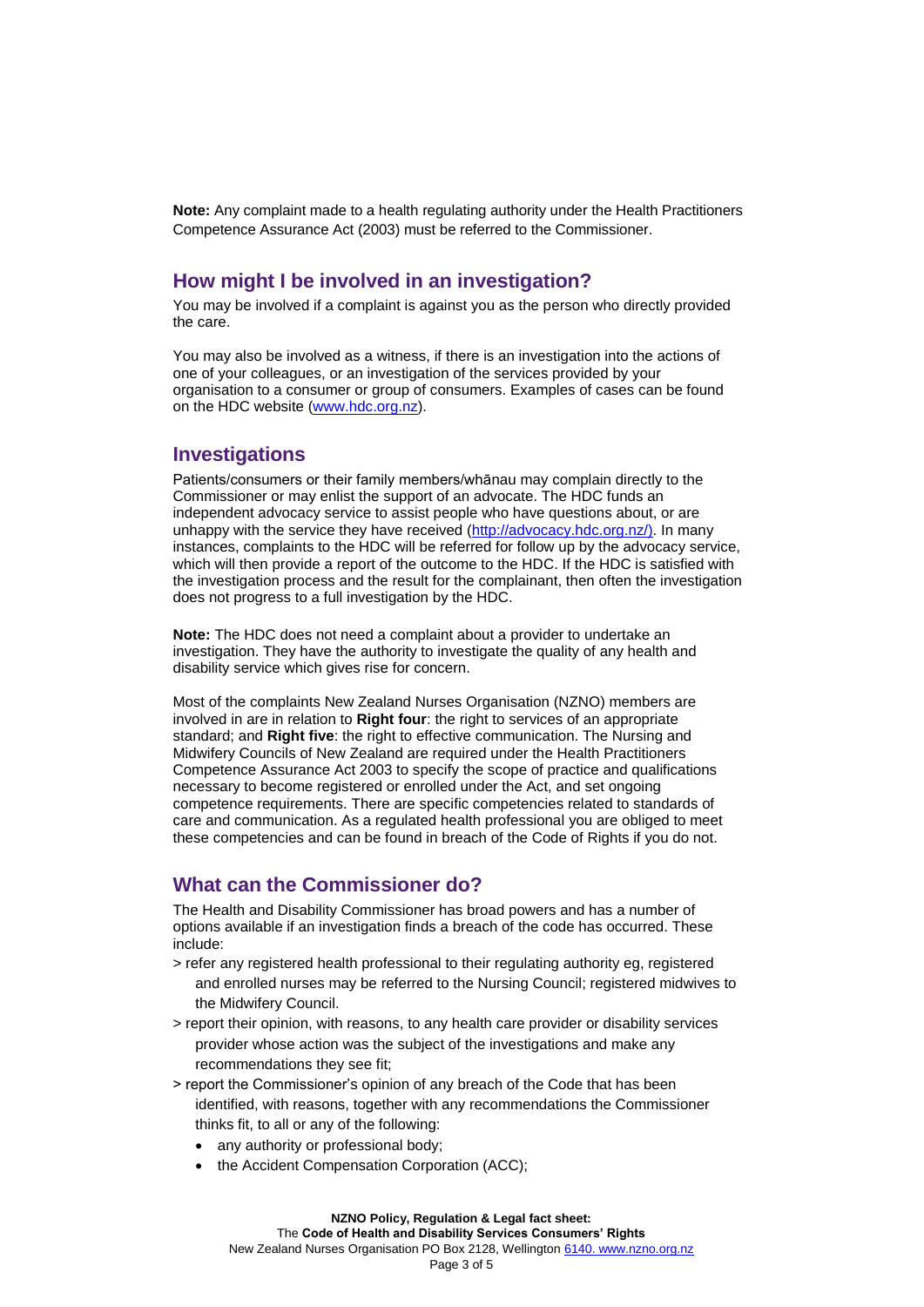• any other person the Commissioner considers appropriate (including the police); > report their findings to the Minister of Health; and

> refer any health care provider or disability services provider to the Director of Proceedings.

HDC investigations can be very complex processes. The HDC may chose to get an expert opinion from clinicians as to what a reasonable standard of care would be, given the situation in question.

#### **How will I know?**

Generally you will get a letter about any complaint and/or investigation from the Commissioner's office or an HDC advocate. Sometimes you may find out through your employer, particularly if the complaint is about a number of people/issues rather than an individual health practitioner.

Most often, an HDC complaint occurs after there has been a complaint and subsequent incident review within your organisation (see the NZNO Fact Sheet on Serious and Sentinel Events (NZNO, 2011) for further information on serious and sentinel event investigations). A complaint may be made to the HDC some time – possibly a year or more – after the incident took place. This is why clear and accurate documentation is vital (see the NZNO Documentation pamphlet (NZNO, 2010) for further information on appropriate documentation).

HDC investigations may occur at the same time as ACC investigations or Coroners cases. They are separate processes.

An HDC investigation will generally go through the following steps:

- > parties are notified of the complaint in writing;
- > the provider is given the opportunity to respond;
- > there may be some interviewing of parties and witnesses (sometimes the complainant may want to meet with the health provider face to face)
- > the Commissioner will give a provisional opinion on whether there has been a breach of the Code;
- > parties will have the opportunity to respond to the provisional opinion; and
- > the Commissioner will give a final opinion on whether there has been a breach of the Code.

## **What should I do if I am involved in an investigation?**

- > Inform your NZNO organiser as soon as you learn you are involved in an investigation – even if you are only providing information to the investigation. Your organiser will assist you with what you need to do next. You may need to activate your indemnity cover.
- > If asked to give a statement or interview, ask for time to get in contact with your NZNO organiser first. Seeking advice does not mean you are admitting fault.
- > Any information you provide in a statement or interview for the HDC may be used in other investigation processes, eg police or ACC investigations.
- > See the NZNO fact sheet on your rights and responsibilities in an investigation (NZNO, 2011) for further information. This fact sheet has details on how NZNO can help you in an investigation, and some simple steps for managing an interview.